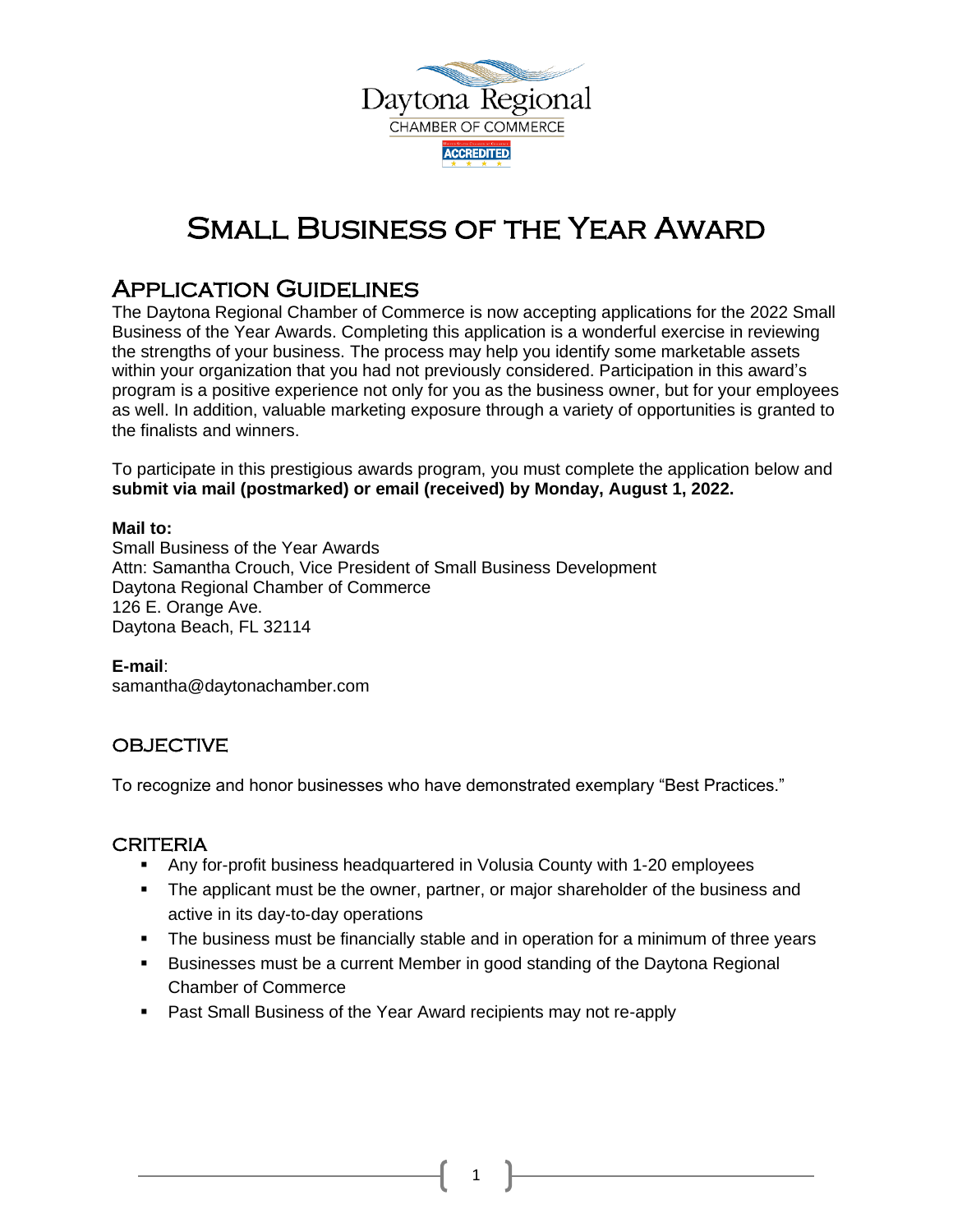## JUDGING ELEMENTS

- Overall business growth and performance
- Use of sound business strategies and practices
- **Effective techniques and practices for customer service**
- Response to business challenges
- Unique and innovative approaches to business
- Community involvement and contribution
- **Employee relations**

## JUDGING PROCESS

**EXECT** After qualifying all applicants, judges with business expertise from outside of the region will select the finalists and the winners of each category.

## SELECTION RECOGNITION

Finalists shall receive:

▪ Recognition through Chamber marketing initiatives in advance of the event

Award Winner shall receive:

- **Small Business of the Year Award plaque**
- Recognition through Daytona Regional Chamber marketing initiatives in advance of and following the event
- Two (2) complimentary seats at the Annual Awards Luncheon
- Recognition at the Daytona Regional Chamber's Annual Dinner Meeting (2023)
- Four (4) ads to be placed in the Daytona Regional Chamber E-Brief (once per quarter in 2023)

## TIMELINE (2022)

- Applications must be submitted by Monday, August 1
- Winners will be announced in early September
- Annual Awards Luncheon: Tuesday, November 1 11:30am 1:00 pm

If you have any questions, please contact Samantha Crouch, Vice President of Small Business Development at 386-523-3678.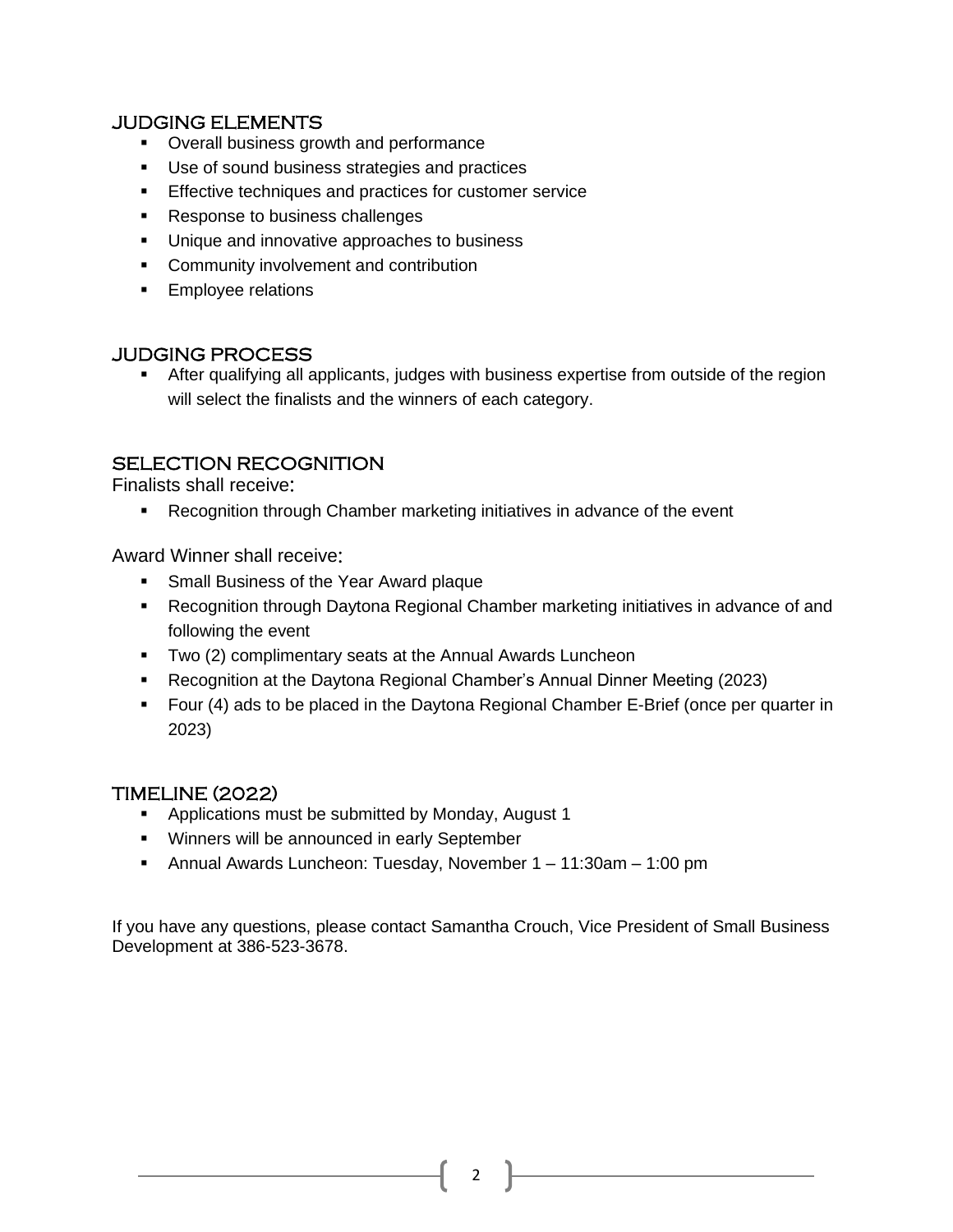## **APPLICATION**

Include no more than **SEVEN** pages along with this application, plus **ONE** company brochure. **APPLICANTS MUST FOLLOW STATED INSTRUCTIONS.** 

### BUSINESS INFORMATION

|                                           | State: _______ Zip: ______________ |  |
|-------------------------------------------|------------------------------------|--|
|                                           |                                    |  |
|                                           |                                    |  |
|                                           |                                    |  |
|                                           |                                    |  |
|                                           |                                    |  |
|                                           |                                    |  |
| PERSON COMPLETING APPLICATION INFORMATION |                                    |  |

## Name & Title: Phone: <u>with a set of the set of the set of the set of the set of the set of the set of the set of the set of the set of the set of the set of the set of the set of the set of the set of the set of the set of the set of th</u> E-mail:

Number of Employees:<br>
<u>Number</u> of Employees:

*"Employee" is defined as: one full-time employee; two part-time employees are equivalent to one full-time employee.* 

**To ensure confidentiality, only assigned Daytona Regional Chamber Staff along with the selected Judges will review and verify the information contained in the application.**

I,\_\_\_\_\_\_\_\_\_\_\_\_\_\_\_\_\_\_\_\_\_\_\_\_\_\_\_\_\_\_\_\_\_\_\_\_\_, acknowledge the information provided in this application is true and factual to the best of my knowledge.

Applicant's Signature:

3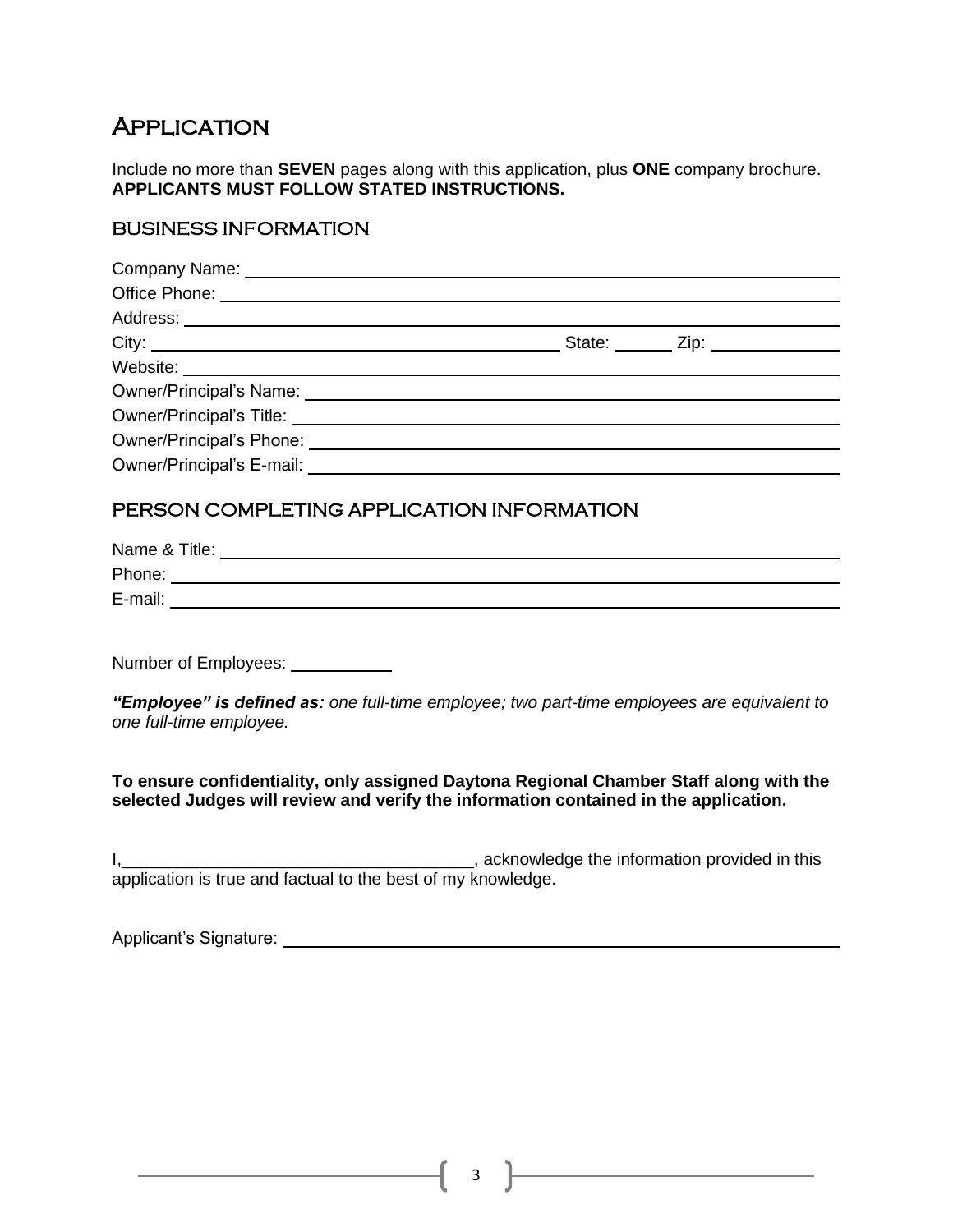### General Information:

| Year Established: Vear Links                                                                                                                                                                                                   |  |
|--------------------------------------------------------------------------------------------------------------------------------------------------------------------------------------------------------------------------------|--|
|                                                                                                                                                                                                                                |  |
| Type of Business (i.e., manufacturing, retail, service, etc.):                                                                                                                                                                 |  |
| Main Product(s) and/or Service(s): National System and System and System and System and System and System and System and System and System and System and System and System and System and System and System and System and Sy |  |
| Company Website:                                                                                                                                                                                                               |  |

*\* Data below should be based on information relevant to the conclusion of the business' most recent fiscal year prior to January 1, 2022. This information will be kept in strict confidence and shared only with the individuals judging the applications.*

| Volusia County _____           | Florida (outside Volusia Co.) |
|--------------------------------|-------------------------------|
| United State (outside Florida) | International                 |

Has your company had any unresolved complaints filed with the Better Business Bureau in the last five years? \_\_\_\_\_\_\_\_

#### Employee Relations: ٦

### Benefits Offered to Employees

| Health Insurance               | Policy or Employee Handbook   |
|--------------------------------|-------------------------------|
| Dental Insurance               | Vacation Time                 |
| Life Insurance                 | <b>Sick Time</b>              |
| <b>Disability Insurance</b>    | <b>Personal Time</b>          |
| Cafeteria Plan                 | <b>Flexible Work Schedule</b> |
| 401(k)                         | Employee Assistance Program   |
| <b>Stock Option</b>            | Company Car                   |
| <b>Profit Sharing Programs</b> | Other                         |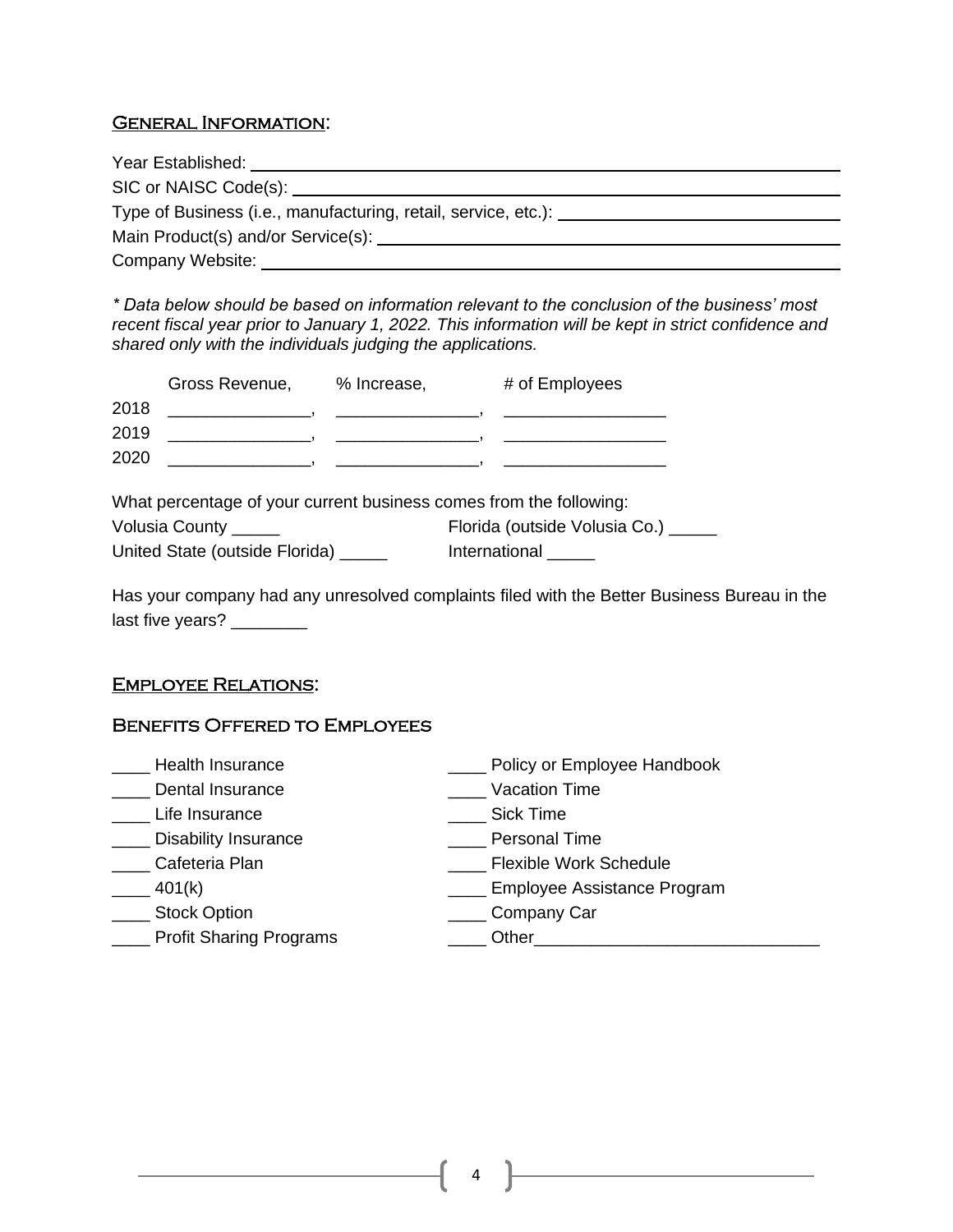## Training and Empowerment Options

| <b>Team Bonus</b>                        |
|------------------------------------------|
| _ Company Loans/Continuing Education     |
| Reimbursement/Certification Training     |
| <b>Tuition Reimbursement</b>             |
| Other                                    |
|                                          |
| Personal Concierge Service for Employees |
| <b>Employee Recognition Programs</b>     |
| Other                                    |
|                                          |

## REFERENCES:

| <b>CUSTOMER REFERENCE:</b>     |                                                                                                                                                                                                                                |                |  |
|--------------------------------|--------------------------------------------------------------------------------------------------------------------------------------------------------------------------------------------------------------------------------|----------------|--|
|                                |                                                                                                                                                                                                                                |                |  |
|                                |                                                                                                                                                                                                                                |                |  |
|                                |                                                                                                                                                                                                                                |                |  |
|                                |                                                                                                                                                                                                                                |                |  |
|                                |                                                                                                                                                                                                                                |                |  |
| <b>PROFESSIONAL REFERENCE:</b> |                                                                                                                                                                                                                                |                |  |
|                                |                                                                                                                                                                                                                                |                |  |
|                                |                                                                                                                                                                                                                                |                |  |
|                                |                                                                                                                                                                                                                                |                |  |
|                                |                                                                                                                                                                                                                                |                |  |
|                                | Phone: E-mail: E-mail: E-mail: E-mail: E-mail: E-mail: E-mail: E-mail: E-mail: E-mail: E-mail: E-mail: E-mail: E-mail: E-mail: E-mail: E-mail: E-mail: E-mail: E-mail: E-mail: E-mail: E-mail: E-mail: E-mail: E-mail: E-mail: |                |  |
|                                |                                                                                                                                                                                                                                |                |  |
| <b>VENDOR REFERENCE:</b>       |                                                                                                                                                                                                                                |                |  |
|                                |                                                                                                                                                                                                                                |                |  |
|                                |                                                                                                                                                                                                                                |                |  |
|                                |                                                                                                                                                                                                                                |                |  |
|                                |                                                                                                                                                                                                                                |                |  |
|                                | Phone: E-mail: E-mail: E-mail: E-mail: E-mail: E-mail: E-mail: E-mail: E-mail: E-mail: E-mail: E-mail: E-mail: E-mail: E-mail: E-mail: E-mail: E-mail: E-mail: E-mail: E-mail: E-mail: E-mail: E-mail: E-mail: E-mail: E-mail: |                |  |
|                                |                                                                                                                                                                                                                                |                |  |
|                                |                                                                                                                                                                                                                                |                |  |
|                                |                                                                                                                                                                                                                                | 5 <sup>7</sup> |  |